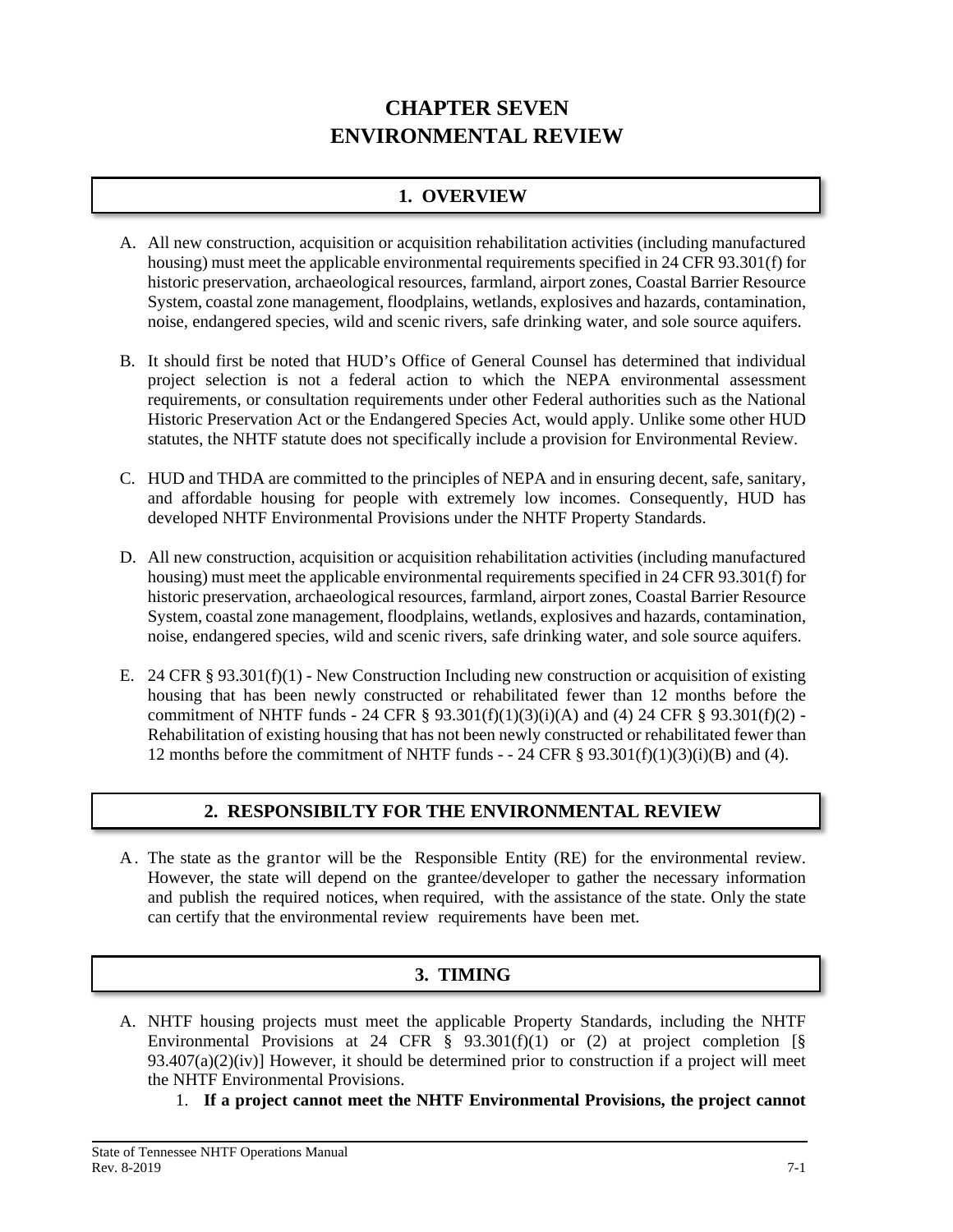### **be funded by NHTF.**

- 2. For example, if a project will impact a wetland, it cannot be funded by NHTF.
- B. Before ANY payment is made by THDA a Phase One Environmental conducted on all multifamily (4-units or more) sites must also be submitted to THDA.
- C. Responsible for establishing internal controls to enforce compliance with NEPA and Part 58.

### **4. ENVIRONMENTAL REVIEW PROVISIONS**

- A. **NHTF ENVIRONMENTAL PROVISIONS COVER** Historic Preservation, Farmlands, Airport Zones, Coastal Barrier Resources System, Coastal Zone Management, Floodplains, Wetlands, Explosives and Hazards, Contamination, Noise, Endangered Species, Wild and Scenic Rivers, Safe Drinking Water and Sole Source Aquifers.
	- 1. It should be noted that THDA does not allow construction or acquisition and rehabilitation within a 100 year flood plain under any circumstances. Additionally, THDA requires that any property be specifically and individually cleared by the State of Tennessee's Historic Commission. There are no historic clearances that may be inferred simply by meeting a federal statute.
	- 2. Unlike NEPA, when a project is only using NHTF funds, without any other federal funding sources, there are no levels of review (CEST/EA), no public comment periods, no Request for Release of Funds and Certification and no Authority to Use Grant Funds documents or provisions.
- B. **RECORDKEEPING:** The grantee administering NHTF must maintain documentation demonstrating that each project meets the NHTF Environmental Provisions at project completion  $[\S$  93.407(a)(2)(iv)] Suggested formats can be used to document compliance with the NHTF Environmental Provisions.

#### C. **REQUIRED PROVISIONS:**

- 1. **Historic Preservation** (i) NC/R (A) Standards. The project activities (including demolition) must not be performed on properties that are either listed in or determined eligible for listing in the National Register of Historic Places.
	- a. Qualification Standards; 19 NHTF Only Historic Preservation
		- i. NC/R Resources: Check to see if the property is listed or eligible for listing in the National Register of Historic Places individually or as part of an historic district by contacting the Tennessee State Historic Office.
	- b. Site specific clearance is required by the Tennessee Historic Commission on all properties regardless of age.
	- c. Historic Preservation (i) NC/R (B) Archaeological resources. If under any circumstances archaeological resources or human remains are discovered on the project site during construction, the grantee must consult with affected tribes and/or descendant communities and comply with the Native American Graves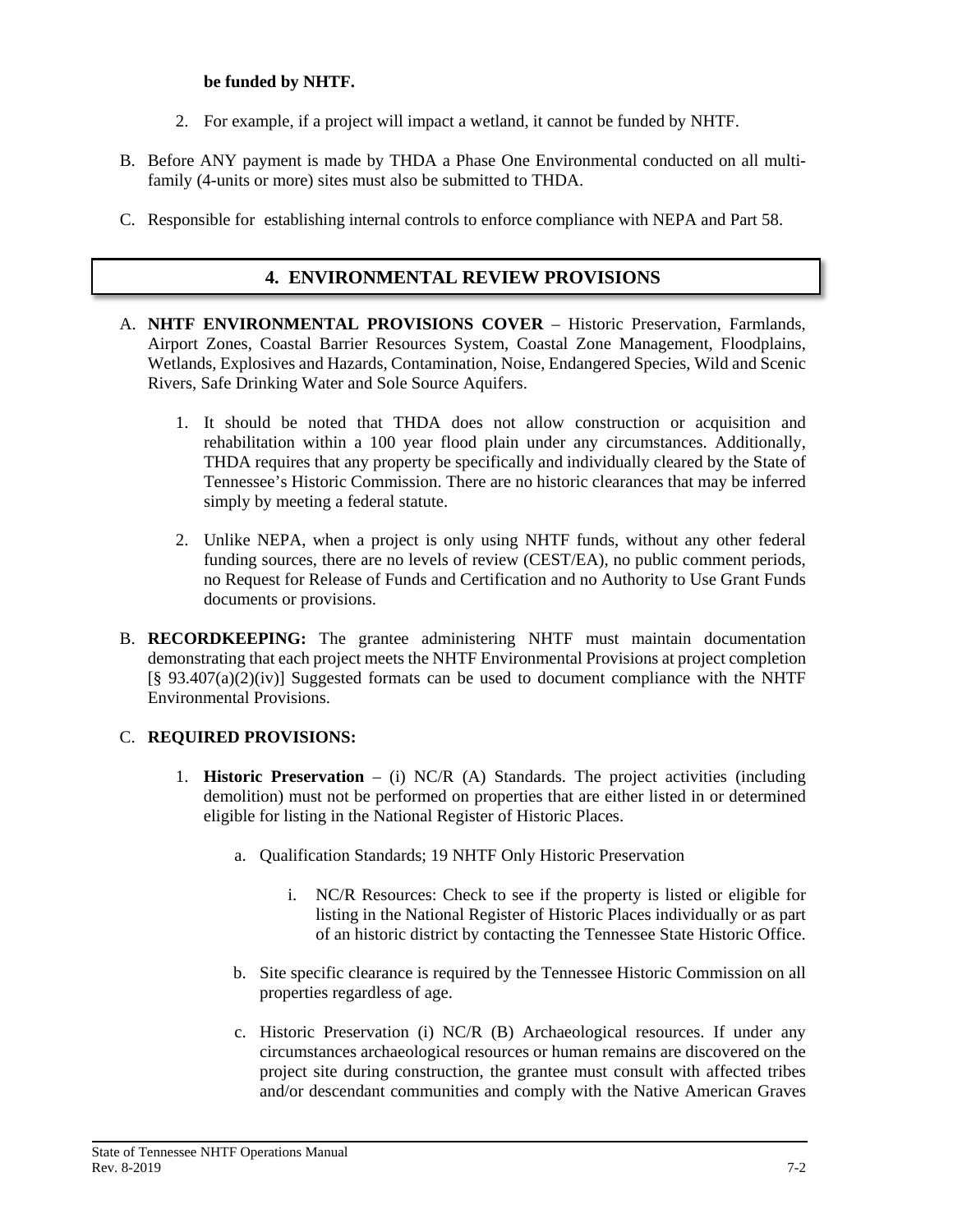Protection and Repatriation Act (25 U.S.C. 3001–3013), State law and/or local 23 NHTF.

- 2. **Farmland -** 24 NHTF Only NC/R Project activities must not result in the conversion of unique, prime, or statewide or locally significant agricultural properties to urban uses.
	- a. Resources:

USDA Web Soil Survey <http://websoilsurvey.nrcs.usda.gov/app/WebSoilSurvey.aspx>

TigerWeb Urbanized Areas <https://tigerweb.geo.census.gov/tigerweb/>

- b. If the project activities consist solely of rehabilitation, then the project will not result in the conversion of unique, prime, or locally significant agricultural properties to urban uses. 25 NHTF Only Farmland.
- c. For New Construction Documentation: A map from the Web Soil Survey showing that the project site is not a unique, prime or statewide or locally significant agricultural property, or a map showing the project is in an urban area.
- 3. **Airport Zones** NC/R Projects are NOT permitted within the Runway Protection Zones (RPZ) of civilian airports, or the clear zones or Accident Potential Zones (APZ) of military airfields.
	- a. Resources:

NEPAssist <https://www.epa.gov/nepa/nepassist> (Airport polygons under Transportation) 29 NHTF Only Airport Zones

- b. NC/R Documentation: A map showing the site is not within 15,000 feet of a military airport or within 2,500 feet of a civilian airport. If within 15,000 feet of a military airport, a map showing the site is not within a designated APZ or a letter from the airport operator stating so.
- c. If within 2,500 feet of a civilian airport, a map showing the site is not within a designated RPZ or a letter from the airport operator stating so.
- 4. **Coastal Barrier Resource System** NC/R No projects may be assisted in Coastal Barrier Resource System (CBRS) units. CBRS units are mapped and available from the U.S. Fish and Wildlife Service (FWS).
	- a. For Tennessee, simply attach a map demonstrating that Tennessee has no coastal boundaries.
- 5. **Floodplains** NC/R No activities in the 100-year floodplain are permitted by the Tennessee Housing Development Agency. Please site property on a flood map demonstrating it is not within a 100-year floodplain. Please use FEMA FIRM or other latest-available FEMA data showing the project location is not within a floodplain.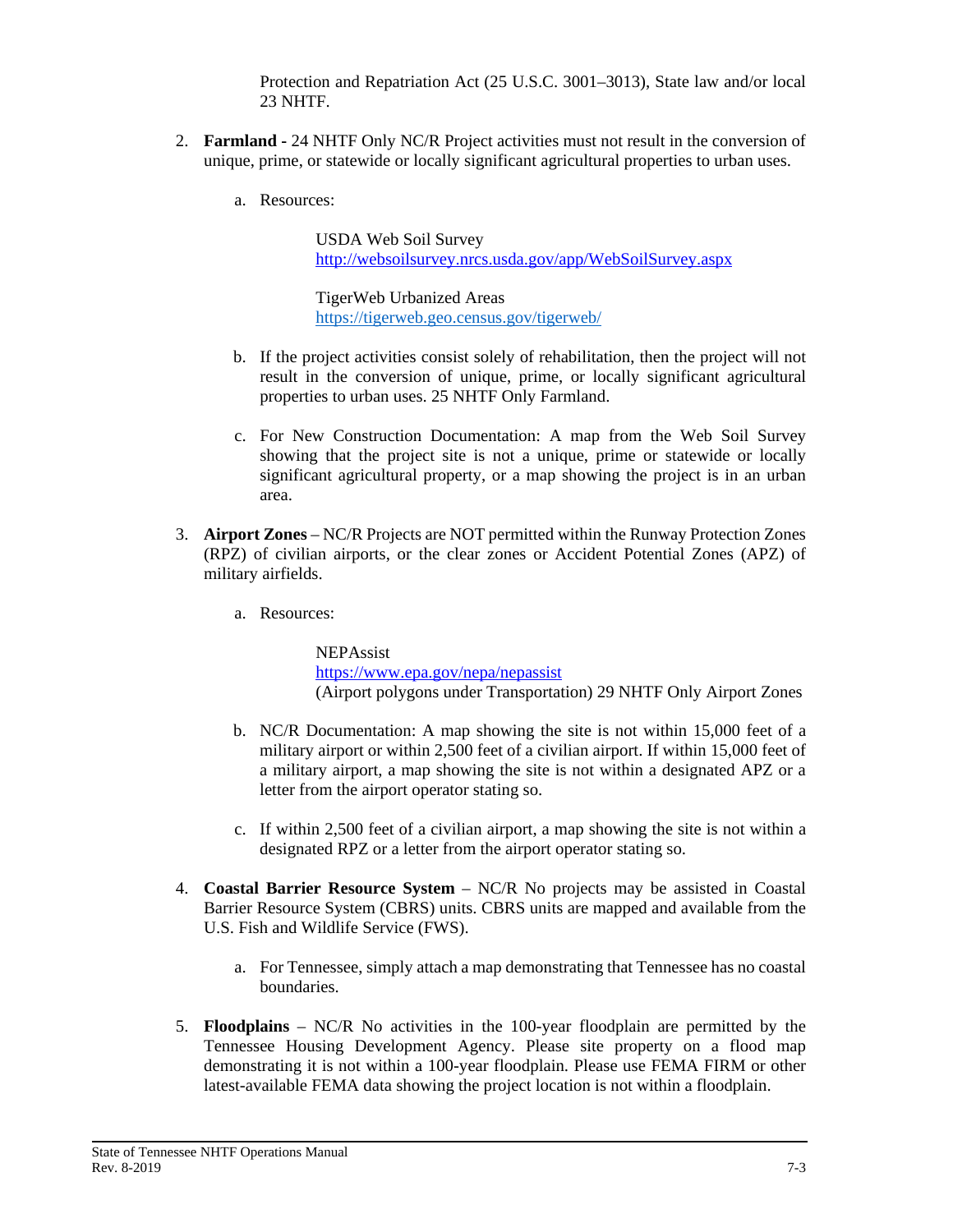- 6. **Wetlands** NC No draining, dredging, channelizing, filling, diking, impounding, or related grading activities are to be performed in wetlands. No activities, structures, or facilities funded under this program are to adversely impact a wetland. A wetland means those areas that are inundated by surface or ground water with a frequency sufficient to support, and under normal circumstances, does or would support a prevalence of vegetative or aquatic life that requires saturated or seasonally saturated soil conditions for growth and reproduction. Wetlands generally include swamps, marshes, bogs, and similar areas such as sloughs, potholes, wet meadows, river overflows, mud flats, and natural ponds.
	- a. No rehabilitation of existing properties that expand the footprint into a wetland is allowed. A wetland means those areas that are inundated by surface or ground water with a frequency sufficient to support, and under normal circumstances, does or would support a prevalence of vegetative or aquatic life that requires saturated or seasonally saturated soil conditions for growth and reproduction. Wetlands generally include swamps, marshes, bogs, and similar areas such as sloughs, potholes, wet meadows, river overflows, mud flats, and natural ponds. NHTF Only Wetlands NC/R
	- b. Resources:

FWS National Wetlands Inventory <http://www.fws.gov/wetlands/Data/Mapper.html>

- c. Documentation: A map showing the project is not located in a jurisdictional or non-jurisdictional wetland.
- 7. **Explosives and hazards** NC Projects must be in compliance with the standards for acceptable separation distance, as set forth at 24 CFR part 51, subpart C.
	- a. Documentation: Document that the project meets the standards for acceptable separation distance.
	- b. If the rehabilitation of the building increases the number of dwelling units, then the project must be in compliance with the standards for acceptable separation distance as set forth at 24 CFR part 51, subpart C.
	- c. Documentation: If the project will not increase residential densities, then the project is in compliance with 24 CFR part 51, subpart C. Document that the rehabilitation will not increase the number of dwelling units in the building. If the project will increase residential densities, document that the project meets the standards for acceptable separation distance.
	- d. Resources:

HUD's Environmental Review Page – Explosives and Flammable Facilities. [https://www.hudexchange.info/programs/environmentalreview/explosi](https://www.hudexchange.info/programs/environmentalreview/explosive-and-flammable-facilities/) [ve-and-flammable-facilities/](https://www.hudexchange.info/programs/environmentalreview/explosive-and-flammable-facilities/)

8. **Contamination** – NC/R All properties assisted with NHTF funds must be free of hazardous materials, contamination, toxic chemicals and gases, and radioactive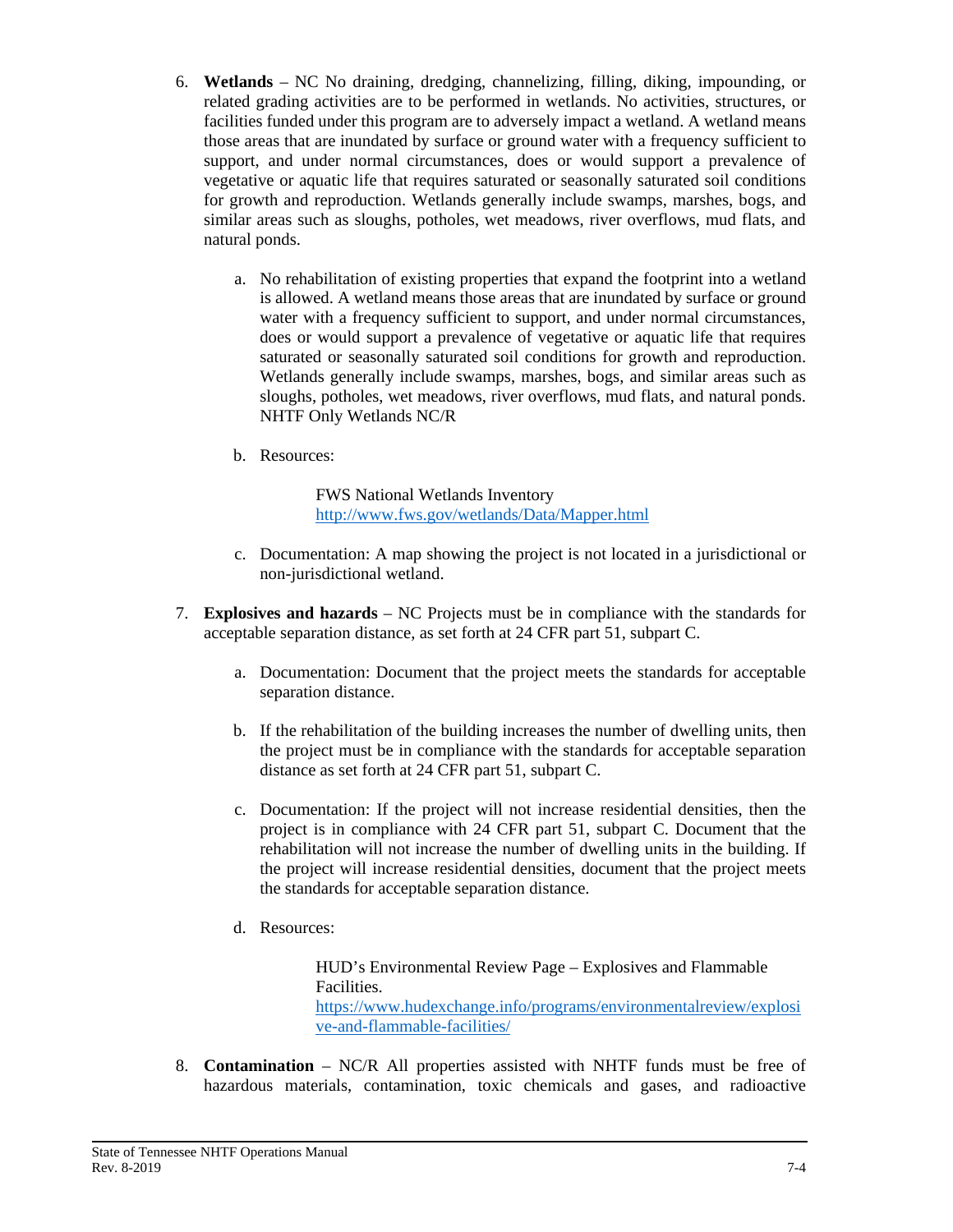substances, where a hazard could affect the health and safety of occupants or conflict with the intended use of the property:

- a. All proposed multifamily (more than four housing units) NHTF project/project activities require a Phase I Environmental Site Assessment (ESA-ASTM). If the Phase I ESA identifies recognized environmental conditions (RECs), a Phase II (ESA–ASTM) will be required. ASTM reports shall be prepared in accordance with the most current ASTM standard. Single family housing does not require a Phase I ESA. 54 NC/R NHTF Only Contamination (ix)
- b. NHTF projects must avoid sites located within 0.25 miles of a Superfund or CERCLIS (Comprehensive Environmental Response, Compensation, and Liability Information System) site or other contaminated site reported to Federal, State, or local authorities without a statement in writing from EPA or the appropriate State agency that there is no hazard that could affect the health and safety of the occupants or conflict with the intended utilization of the property.

Note: The CERCLIS Public Access Database has been retired. The EPA is transitioning to the Superfund Enterprise Management System, or SEMS. SEMS includes the same data fields and content as CERCLIS. 55 NHTF Only Contamination NC/R

c. Resources:

HUD's Environmental Review Page – Site Contamination [https://www.hudexchange.info/environmental](https://www.hudexchange.info/environmental%20review/sitecontamination/)  [review/sitecontamination/](https://www.hudexchange.info/environmental%20review/sitecontamination/)

NEPAssist <https://www.epa.gov/nepa/nepassist>

- 9. **Noise** NC
	- a. Internal noise levels: All activities will be developed to ensure an interior noise level of no more than 45 decibels (dB).
	- b. External noise levels:
		- i. Project sites exposed to less than or equal to 65 dB of environmental noise are acceptable.
		- ii. Sites between 65 dB and less than 75 dB are acceptable with mitigation (e.g., noise walls, careful site planning) that result in an interior standard of 45 dB. (3) Locations with environmental noise levels of 75 dB or greater may not have noise sensitive outdoor uses (e.g., picnic areas, tot lots, balconies, or patios) and require sound attenuation in the building shell to achieve the 45 dB interior standard.
		- iii. 62 NHTF Only Noise
			- (a) NC Documentation: If under 65 dB, document the external noise level. If the exterior noise level is between 65 dB and less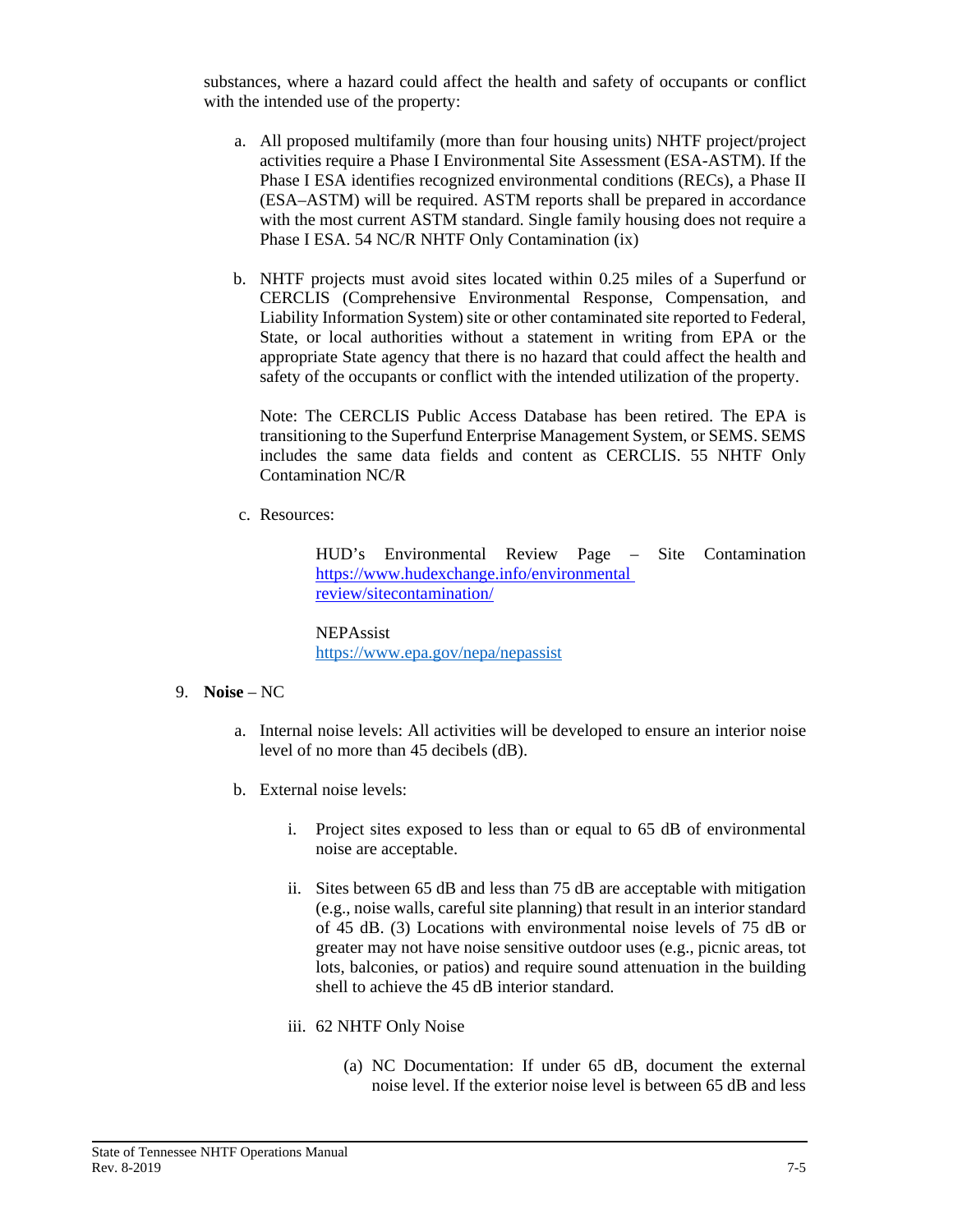than 75 dB, document the mitigation measures taken to meet the interior noise level standard of no more than 45 dB.

- (b) If there are exterior noise levels of 75 dB or greater, document the mitigation measures taken to meet the interior noise level standard of no more than 45 dB.
- (c) Also document that there are no outside noise sensitive uses involved in the project. 63 NHTF Only Noise (x) R (A) Internal noise levels.
- iv. All activities will be developed to ensure an interior noise level of no more than 45 decibels (dB).
	- (a) Documentation: Document that interior noise levels will be no more than 45 dB.
- v. Resources:

HUD's Environmental Review Page – Noise Abatement and Control [https://www.hudexchange.info/programs/environmental](https://www.hudexchange.info/programs/environmental-review/noiseabatement-and-control%20/)[review/noiseabatement-and-control /](https://www.hudexchange.info/programs/environmental-review/noiseabatement-and-control%20/)

DNL Calculator <https://www.hudexchange.info/stracat/> [https://www.hudexchange.info/environmentalreview/dnl](https://www.hudexchange.info/environmentalreview/dnl-calculator%20/)[calculator /](https://www.hudexchange.info/environmentalreview/dnl-calculator%20/)

STraCAT – Barrier Performance Module [https://www.hudexchange.info/programs/environmental](https://www.hudexchange.info/programs/environmental-review/bpmcalculator/)[review/bpmcalculator/](https://www.hudexchange.info/programs/environmental-review/bpmcalculator/)

- 10. **Endangered Species** NC/R The grantee must avoid all actions which could jeopardize the continued existence of any endangered or threatened species, as designated by the U.S. Fish and Wildlife Service (FWS) or National Marine Fisheries Service (NMFS), or would result in the destruction or adversely modify the designated critical habitat of such species.
	- a. Endangered Species (xi) NC/R
		- i. Documentation: Provide documentation that there are no endangered, threatened species, or critical habitat on the project site. If there are endangered, threatened species or critical habitat on the project site, document that the project will not jeopardize an endangered or threatened species, and will not adversely modify critical habitat. This may require informal consultation with FWS and/or NMFS.
- 11. **Wild and Scenic Rivers** NC/R The grantee must avoid activities that are inconsistent with conservation easements, land-use protections, and restrictions adjacent to wild and scenic rivers, as designated/listed by the Department of Interior. Maps for the National Wild and Scenic Rivers System are available at the governing departments.